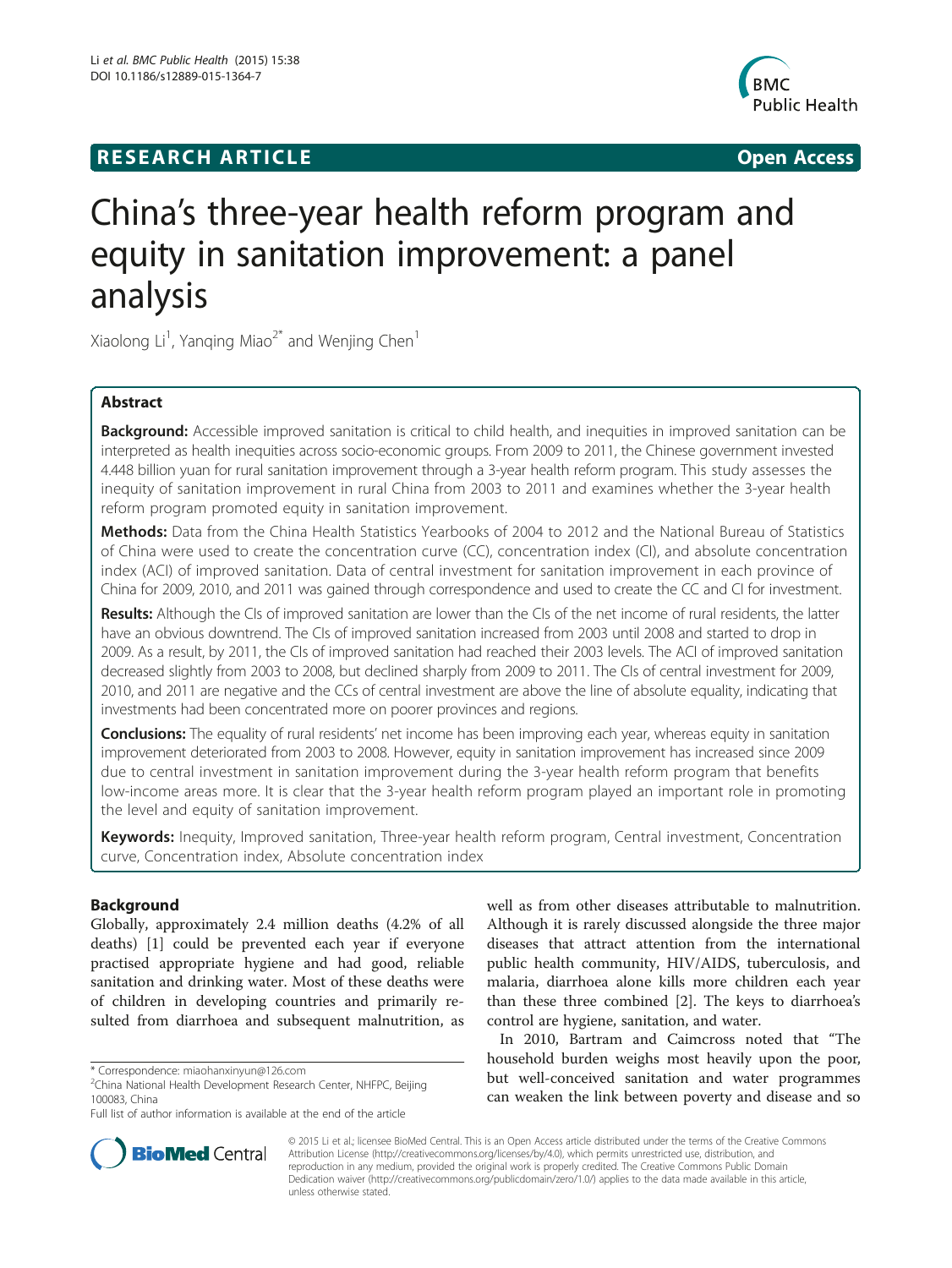contribute to health equity" [[3\]](#page-6-0). Sanitation improvement in rural China deserves close attention because China is one of the largest developing countries in the world, and it has the largest population in rural areas [[4](#page-6-0)]. The traditional causes of illness, such as infections resulting from poor sanitation and hygiene, are unevenly distributed across China's diverse geographic landscape as a result of regional differences in economic development, culture and environmental factors [[5-7](#page-6-0)]. The Chinese government has attached special importance to sanitation improvement for more than a decade and has incorporated the improvement of sanitation in rural areas into its national 5-year plan since the 1990s. In 2009, to promote public health service levels and equity, the Chinese government launched a 3-year health reform program. The opinions of the Communist Party of China (CPC) Central Committee and the State Council on widening the medical and health system reform indicated that government input in health services would be gradually increased [[8\]](#page-6-0). The program aimed to alleviate the burden of expensive medical bills on citizens and increase their access to health care services [[9\]](#page-6-0). In addition, the government stated that increasing spending on primary healthcare institutions was one of the five top priorities this plan. According to a 2012 report from the Ministry of Finance, from 2009 to 2011, the government invested approximately 1409.9 billion yuan (approximately US\$ 206 billion) in health care, and 44% of these funds were allocated for primary healthcare institutions [\[10\]](#page-6-0). In these 3 years, the Chinese government invested a total of 4.448 billion yuan for rural sanitation improvement. The main focus of the sanitation improvement program is helping rural residents build and use an improved sanitation system that requires secure access to a hygienic latrine, as well as treatment and safe disposal of sewage or wastewater. Large inputs brought high returns, and by the end of 2011, China had built 180,185,000 improved sanitation facilities in rural areas, of which 10,289,000 were completed in 2011 [[11\]](#page-6-0). In addition, the coverage rate of improved sanitation in rural China reached 69.2% in 2011 [[12\]](#page-6-0). Figure 1 shows that the domestic coverage rate of improved sanitation in rural areas from 2003 to 2011 increased year by year.

In terms of the disparity in sanitation coverage rates among different regions, by the end of 2011, the highest was 98% in Shanghai (rural per capita net income of 16,053.8 yuan in 2011) and the lowest was 40.9% in Guizhou Province (rural per capita net income of 4,145.4 yuan in 2011) [[13](#page-7-0)]. These data show that the sanitation coverage rate varies greatly among different regions due to substantial gaps in economic development levels, efficiency of government execution, and other factors. However, research on the equity of sanitation improvement in rural China is sparse, and the existing research does not include discussion of the distribution of central investment in sanitation improvement during the 3-year health reform program from 2009 to 2011.

Among the different measures used for assessing inequity of water and sanitation improvement, the most common is the concentration index (CI) [\[14-17](#page-7-0)]. The relative CI does not take into account the level of a certain variable within a population, only how much it varies. Some researchers use the absolute concentration index (ACI) to measure public health condition and its equity simultaneously [\[18\]](#page-7-0) because both public health condition and its equity are vital in public health policy. However, only a few studies focusing on ACIs are available [[19](#page-7-0)-[21](#page-7-0)]. To date, no researchers have used ACI to study sanitation improvement and related problems.

Therefore, we used the provincial panel data to assess inequity in sanitation improvement with an approach of

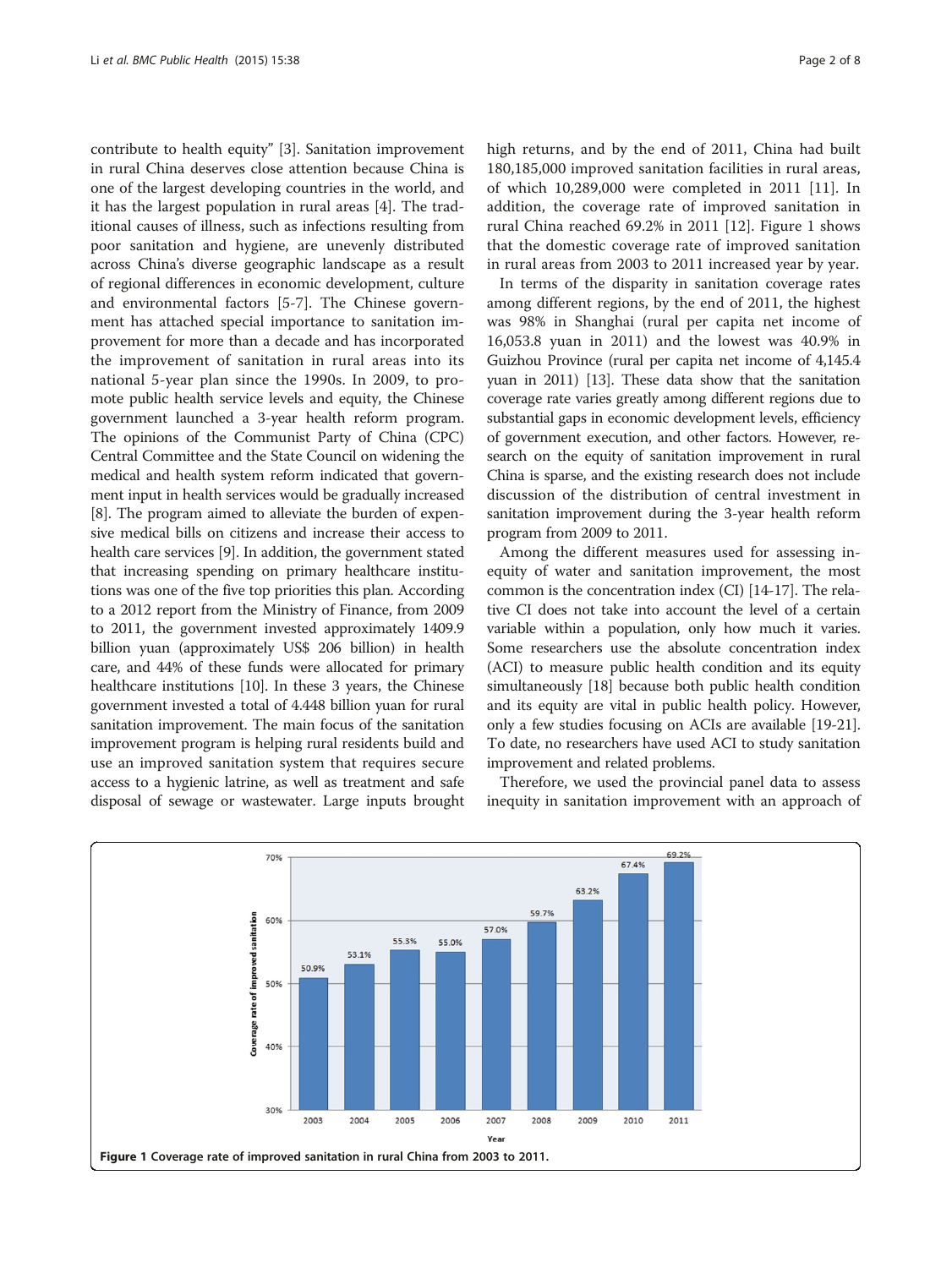calculating the CI and ACI of improved sanitation and examine whether the 3-year health reform program promoted equity in sanitation improvement. A number of studies have revealed that income and government intervention are major determinants of sanitation improvement [[22-24](#page-7-0)], so we also calculated the CI of rural residents' net incomes as a reference and studied the distribution of central investment in 3-year health reform program from 2009 to 2011.

#### Methods

#### Data resources

The gross number of households and households with improved sanitation in rural China are from the China Health Statistics Yearbooks of 2004, 2005, 2006, 2007, 2008, 2009, 2010, 2011, and 2012. Peking Union Medical College Press publishes the China Health Statistics Yearbook annually, and the yearbook reflects China's annual health career development situation and resident health status information. The yearbook is a collection of national health development in 31 provinces, autonomous regions and municipalities directly under the Central Government and includes statistics for the current level of residents' health. Every yearbook incorporates contents for the end of the previous year. For example, the China Health Statistics Yearbook 2012 incorporates contents for the end of 2011. The yearbook is based on information from multiple sources, and the data for sanitation is from the annual health statistics report.

Rural residents' net incomes from 2003 to 2011 are from the China Statistical Yearbook. The amount of central investment for sanitation improvement in each province in 2009, 2010, and 2011 was obtained through correspondence from the Patriotic Public Health Campaign Committee of each province, which is in charge of specific implementation of the national health program, including sanitation improvement. Table 1 shows the results of this correspondence. The data in this study covered all provinces in China except Tibet.

## Concentration Curve (CC)

The construction approach to the CC is similar to the approach for building a Lorenz curve. The horizontal axis is the cumulative proportion of the population and is ranked by socioeconomic status, beginning with the least advantaged. The vertical axis is the cumulative distribution of a parameter such as improved sanitation or central investment [[25-28](#page-7-0)]. Compared with the curve of absolute equality, the CC will deviate from the right angle bisector if the distribution of the indicator is uneven among populations of different socioeconomic status: the more uneven the indicator, the more severe the deviation. The socioeconomic status of the population

| Province     | 2009           | 2010        | 2011           |
|--------------|----------------|-------------|----------------|
| Gansu        | 55.16          | 68          | 55             |
| Guizhou      | 66             | 25          | 25             |
| Qinghai      | 26.48          | 15          | 15             |
| Yunnan       | 63.4           | 64          | 95             |
| Shaanxi      | 80.055         | 76.5        | 110            |
| Xinjiang     | 47.2           | 48          | 95             |
| Guangxi      | 18.4           | 110.8       | 75             |
| Ningxia      | 26.48          | 8           | 25             |
| Shanxi       | 63.92          | 40          | 25             |
| Sichuan      | 87.28          | 56          | 100            |
| Chongqing    | 75.44          | 80          | 115            |
| Anhui        | 70             | 64          | 80             |
| Hainan       | 33.2           | 20          | 15             |
| Henan        | 40             | 40          | 60             |
| Hunan        | 14             | 138.5       | 100            |
| Neimenggu    | 61.84          | 48          | 55             |
| Hubei        | 100            | 97.2        | 75             |
| Jiangxi      | 69             | 64          | 100            |
| Hebei        | 67.86          | 52          | 40             |
| Heilongjiang | 60.1           | 40          | 60             |
| Jilin        | 61             | 56          | 35             |
| Liaoning     | 8.75           | 44.52       | 33             |
| Shandong     | 20             | 20          | 20             |
| Fujian       | 27.27          | 48          | 9              |
| Guangdong    | 25.91          | 45          | 42.76          |
| Jiangsu      | 75             | 75          | 75             |
| Tianjin      | 12.12          | $\mathbf 0$ | 12.12          |
| Zhejiang     | 28.096         | 27          | 30             |
| Beijing      | 12.12          | 21          | 20             |
| Shanghai     | $\overline{O}$ | 0           | $\overline{O}$ |

Table 1 Central investment for sanitation improvement in each province in 2009, 2010, and 2011 (in millions of yuan)

upon which the indicator is concentrated can also be interpreted from the shape of the curve.

The CC is not always a convex curve that monotonically increases because the cumulative parameter of vertical axis may be sorted differently from the parameter of the horizontal axis.

#### Concentration Index (CI)

The CI is defined as twice the area between the CC and the line of equality. Thus, when CC coincides with the line of equality, the CI equals 0. However, when the CC is above the equality line, the CI takes a negative value,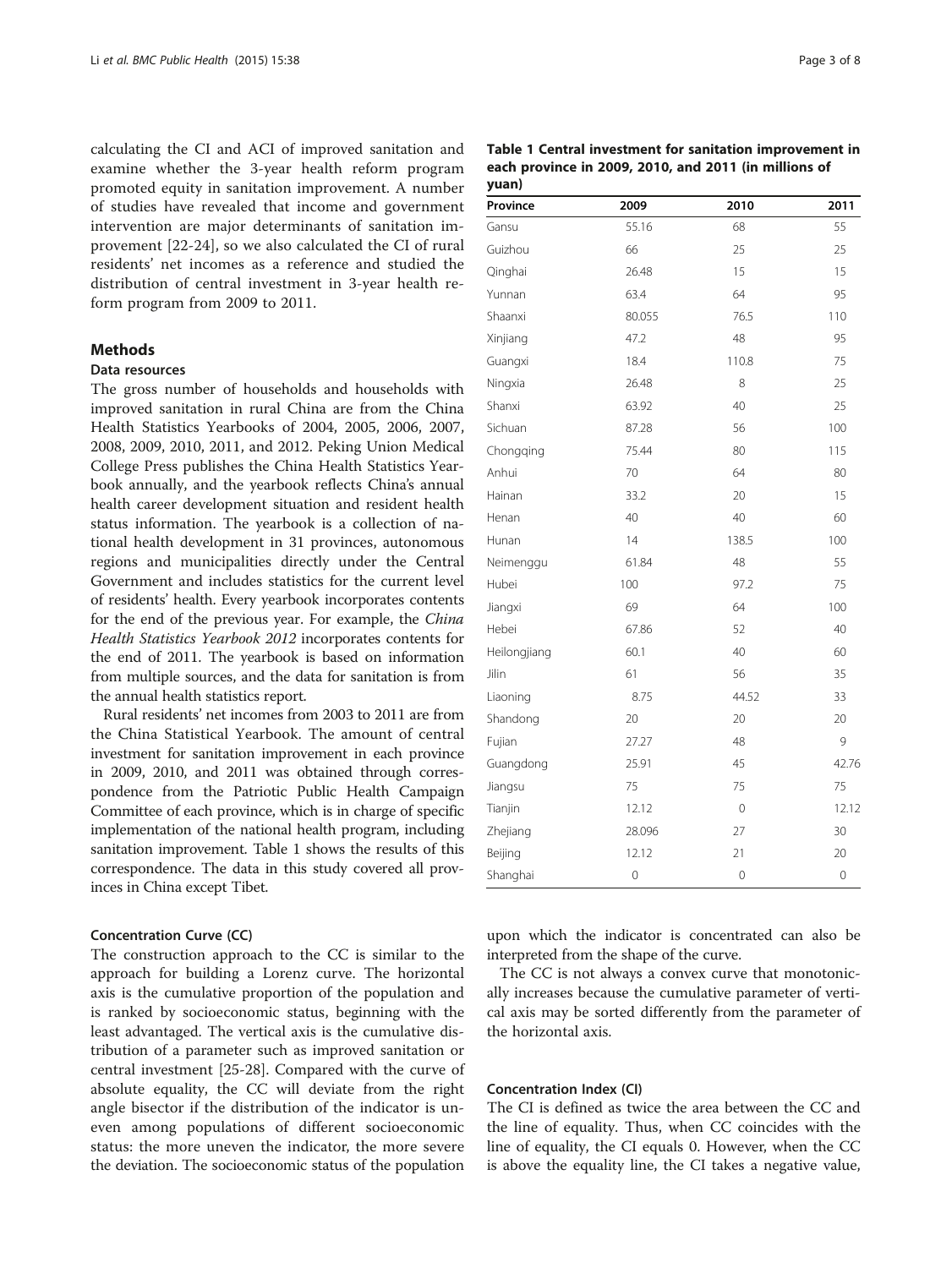and when the CC is below the equality line, the CI takes a positive value. The CI is bound between −1 and +1 [[29](#page-7-0)].

In our study, the CI summarizes the CC and quantifies the degree of economic-related inequality in improved sanitation. Broadly speaking, the CI shows the relationship between the situation of sanitation improvement and economic status; it indicates the direction of the relationship and its magnitude echoes both the strength of the relationship and the degree of variability in the distribution of improved sanitation.

Suppose we have K provinces, and they are sorted by income from low to high. There are  $n_1$ ,  $n_2$ ,  $n_3$  …  $n_{K-1}$ ,  $n_K$ households in these provinces respectively and  $\sigma_1$ ,  $\sigma_2$ ,  $\sigma_3$ ...  $\sigma_{K-1}$ ,  $\sigma_K$  coverage rate of improved sanitation. Then, the total households are  $n = n_1 + n_2 + n_3 + ... + n_{K-1} + n_K$ , with the weight corresponding to *ith* province:  $w_i = \frac{n_i}{n}$ .

We used integration to measure twice the area between the CC and the line of equality. The CI in our model is:

$$
CI = \frac{2}{\mu} \sum_{i=1}^{K} y_i R_i - 1 \tag{1}
$$

Where μ is the coverage rate of improved sanitation of China and can be computed as:

$$
\mu = \sum_{i=1}^{n} w_i \sigma_i \tag{2}
$$

 $R_i$  is the relative rank of the *ith* province, defined as:

$$
R_{i} = \frac{1}{2} \cdot \frac{\sum_{j=1}^{i-1} n_{j} + \sum_{j=1}^{i} n_{j}}{n}
$$
 (3)

and indicating the cumulative proportion of the population up to the midpoint of each group interval [\[26\]](#page-7-0).

 $y_i$  is the proportion of improved sanitation in *ith* province to the total households and can also be treated as the synthesis score, which can be computed as:

$$
y_i = w_i \sigma_i \tag{4}
$$

To calculate integration, we must first calculate the differential. Then, the area between the absolute equality line and the CC line can be divided into K small areas, and each area can be treated as a trapezoid (approximately).  $R_i$ is the half of the sum of ith trapezoid's upper base and lower base.

#### Absolute Concentration Index (ACI)

The ACI of health is obtained by multiplying the health CI with the mean of health variable [\[27](#page-7-0)], while the ACI of improved sanitation is defined as follows:

$$
ACI = C \cdot (1 - \mu) \tag{5}
$$

where C is the improved sanitation CI and  $\mu$  is the coverage rate of improved sanitation. The value of ACI decreases when imparity in the improved sanitation coverage rate for all the provinces decreases or the improved sanitation coverage rates for each province increases at the same time. Therefore, the ACI of improved sanitation evaluates equality and progress in sanitation improvement simultaneously.

#### Results

## CCs of central investment, improved sanitation, and net income of rural residents

Figure [2](#page-4-0) shows the CCs for 2005. The CCs for the other years from 2003 to 2008 are all similar to the CCs for 2005 and are included in the Additional file [1](#page-6-0). Figure [3](#page-4-0) shows the CCs for 2010. The CCs for 2009 and 2011 are similar to the CCs for 2010 and are included in the Additional file [1.](#page-6-0) For every year, the CC of improved sanitation and the CC of net income of rural residents both lie below the line of absolute equity, but the CC of improved sanitation lies between the CC of net income of rural residents and the line of absolute equality. Based on this information, it can be interpreted that from 2003 to 2011, income and improved sanitation were more concentrated in regions with good economic statuses. However, the inequality in improved sanitation was less than the inequality in income for the years 2003 to 2011. From 2009 to 2011, during the 3-year health reform program, the CCs of central investment are all above the line of absolute equality. This shows that the distribution of central investment benefited the disadvantaged groups more than groups that were not disadvantaged.

## CIs of central investment, improved sanitation, and net income of rural residents and ACI of improved sanitation Figure [4](#page-5-0) presents the three CIs and the ACI. From 2003

to 2011, there is an obvious downtrend of the CI for net income of rural residents. The CI declines from 0.1844 in 2003 to 0.1599 in 2011, indicating that the inequality of rural residents' income decreased year by year. In the meantime, although it was lower than the CI for rural residents' net income, the CI for improved sanitation had been increasing from 2003 to 2008. However, it started to drop in 2009, and by 2011, the CI for improved sanitation had reached the same level as the CI for 2003.

The CIs of central investment for 2009, 2010, and 2011 are negative, indicating that investments had been more concentrated on poorer provinces and regions. The ACI of improved sanitation had a slight drop from 2003 to 2008, but declined sharply from 2009 to 2011. This means that the improved sanitation coverage rates for each province are increasing simultaneously, and thus the imparities among the provinces are narrowing.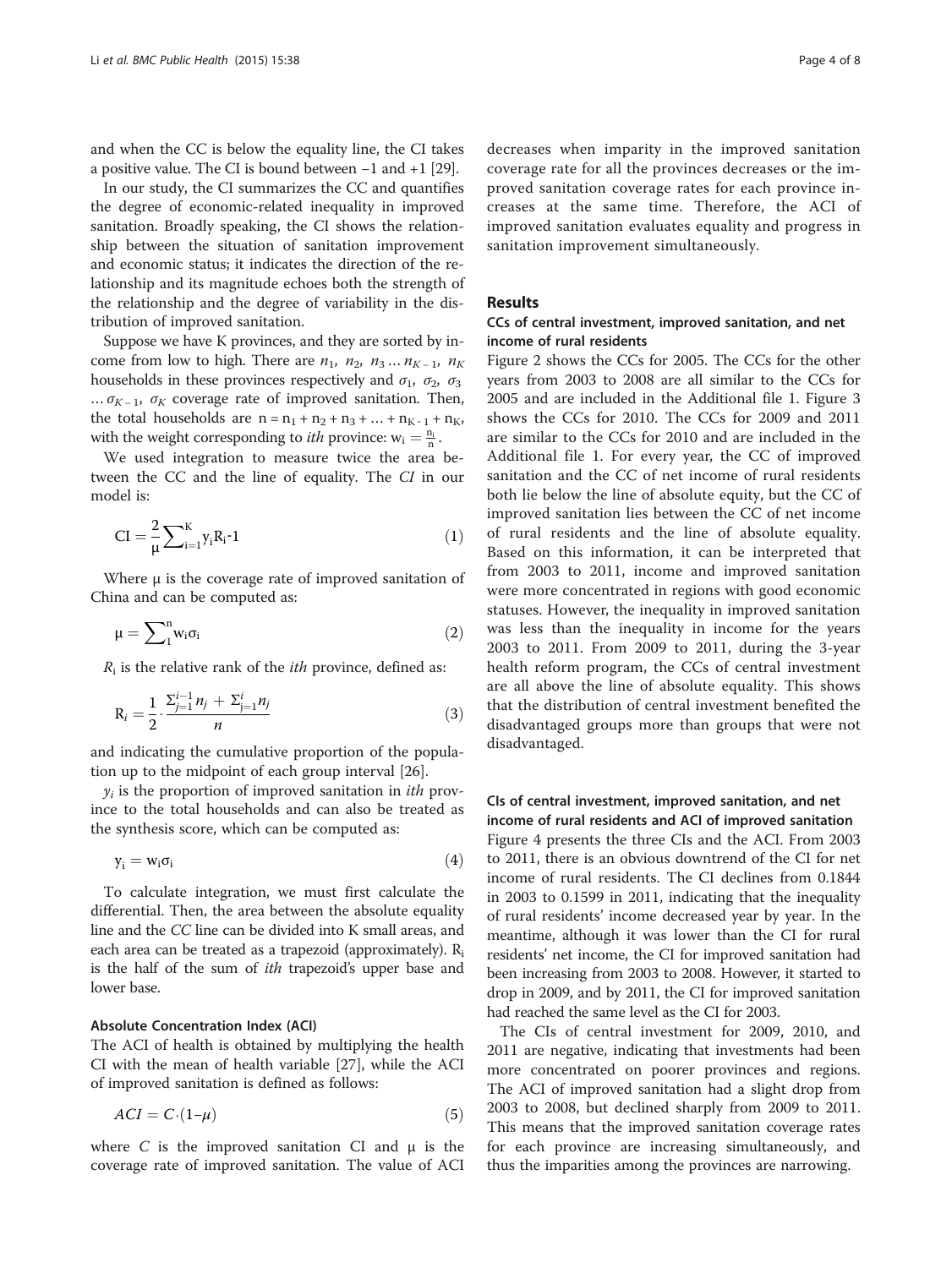<span id="page-4-0"></span>

## Change in improved sanitation coverage in east, west, and central China

Figure [5](#page-5-0) indicates that improved sanitation coverage rates of east, west, and central China are increasing each year. However, from 2003 to 2008, there is a marked difference in improved sanitation coverage rate between west China and central China, as well as between west China and east China. In 2009, the difference began to narrow, and this is one main reason that the CI and ACI of improved sanitation had been decreasing since 2009.

### **Discussion**

Due to limited resources, determining how to make a fairer allocation of public resources often creates a dilemma for

policymakers [[30\]](#page-7-0). One of the reasons for this dilemma is the complexity involved in defining "equity" [[31](#page-7-0)]. One element of defining equity is making a "value judgment" [[32](#page-7-0)]. In recent years, many public service scholars have stated that the core ideology of equity or fairness indicates that input should vary as the needs of the population vary. In that case, the goal of equity is defined as equally attainable, which means public resources should be of the same attainability to people with the same needs for public services. When trying to achieve equity in public services or resource distribution, most industrialized countries would refer to the concept of "equally attainable". We therefore evaluated the equity in sanitation improvement of China by calculating the CI of improved sanitation, CI of central

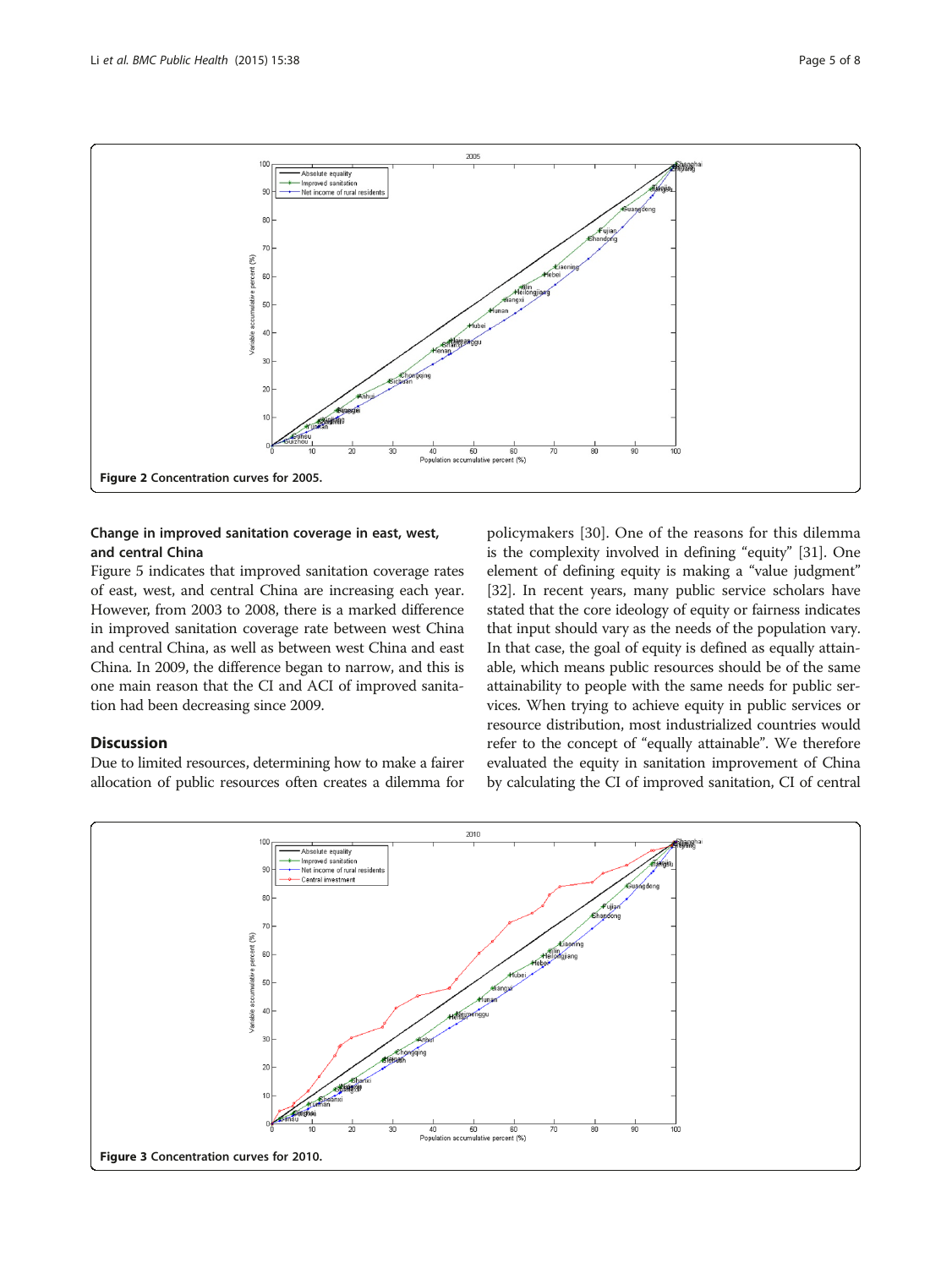<span id="page-5-0"></span>

investment, CI of rural residents' net income, and ACI of improved sanitation.

In terms of equity, judging from the CIs of improved sanitation, central investment, and rural residents' net income, the equality of rural residents' net income has been improving year by year. Meanwhile, equity in sanitation improvement deteriorated from 2003 to 2008. We believe the main cause of this deterioration is that the willingness of rural residents in east China to pay for improved sanitation is higher than that of rural residents central and west China [[33](#page-7-0)]. Therefore, the disparity of the ratio of improved sanitation between the provinces in east China and the provinces in central and west China would increase without intervention. However, equity had become better starting in 2009, likely due to the central investment during the 3-year health reform program in sanitation improvement that benefits low-income populations more. The CIs of central investment from 2009 to 2011 are all negative, and the CCs are all above the line of absolute equality. On the other hand, west China, whose economy lags behind the economies of east and central China, had remarkably improved sanitation coverage as well. Some scholars indicated that the contributions of the main determinants of sanitation improvement (including economic status, minority status, education, and temperature) to the inequality of sanitation improvement

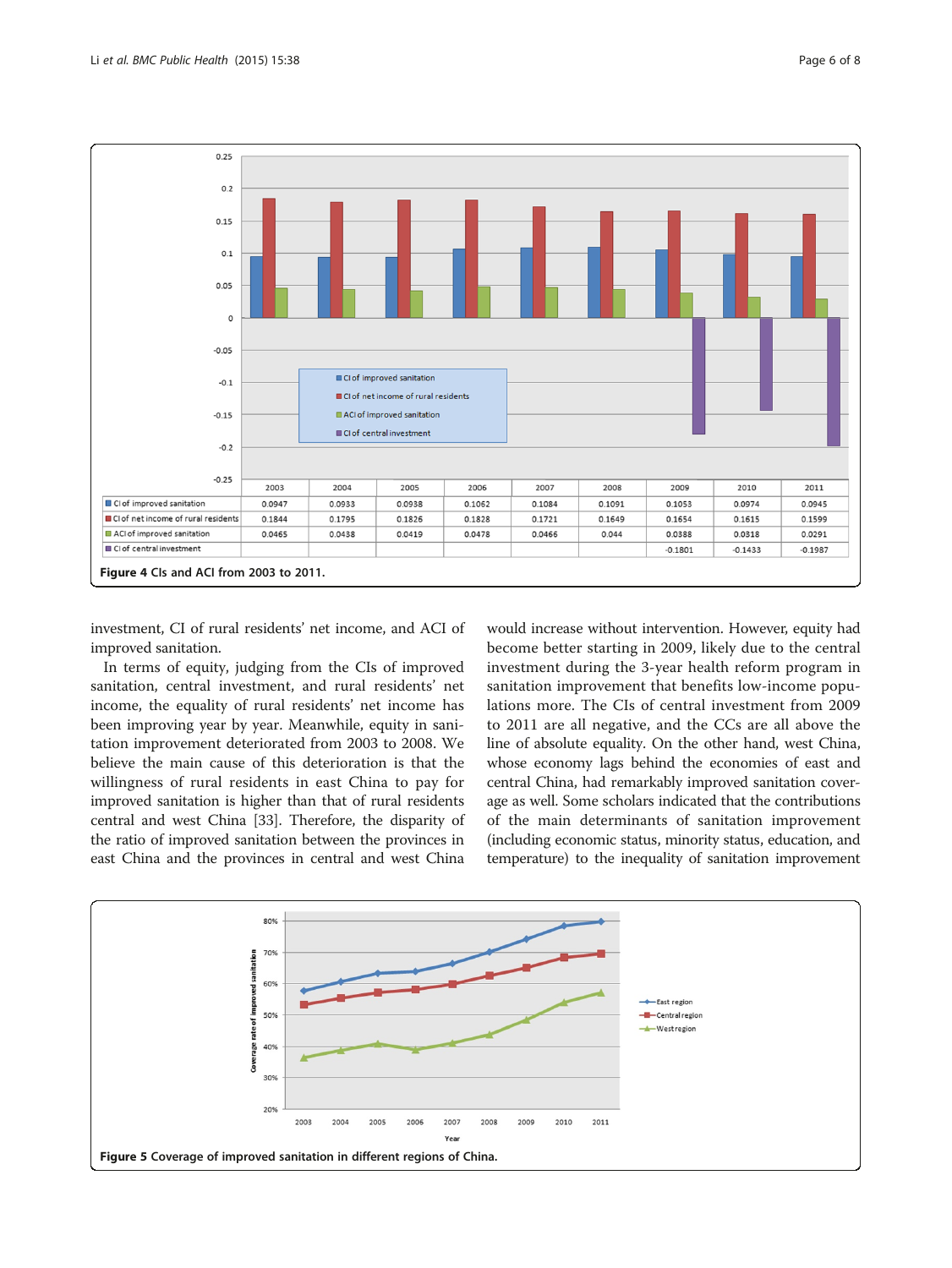<span id="page-6-0"></span>in China from 2003 to 2011 did not change substantially [[34](#page-7-0)]. The 3-year health reform program therefore clearly played an important role in promoting equity in sanitation improvement. However, although the equity of sanitation improvement increased year by year as a result of the 3-year health reform program, the situation may not be quite so optimistic from an overall perspective because equity in sanitation improvement in 2011 was the same as in 2003, although the equity of net income of rural residents had been increased.

Calculating ACIs, and not only relative CIs (as has been done in most previous studies), provides information on both the level and distribution of improved sanitation [[18](#page-7-0)]. This is important because the aim of sanitation improvement policy, and all public health policy, is twofold: to improve the level and attain equity. The ACI thus provides a performance measure for the overarching aim of sanitation improvement policy.

Equity in sanitation improvement is difficult to measure, so we put forward a method to calculate the CI of improved sanitation that combines net income of rural residents with central investment in sanitation improvement to evaluate equity. It is also the first time a study has systematically evaluated sanitation improvement during these years in China. However, sanitation improvement is in fact influenced by many other factors, including climate and nationality [[23,34,35](#page-7-0)]. How these factors influence the equity of sanitation improvement and any bottlenecks in further equity improvement must be included in further study. In addition, in this study, we only considered the variables that are easy to quantify, such as the ratio of improved sanitation and central investment. However, it is also important to consider variables such as knowledge, attitude and practice (KAP) which cannot be arrived at directly. We believe there is a marked effect of disparity in KAP on sanitation improvement in China and can strongly influence the ratio of improved sanitation. In addition, our study is based on provincial panel data for China, which means that the imparities we discussed are among provinces, not within each province. To determine provincial imparities, more detailed data are needed, such as data at the municipal level or county level.

The ultimate goal of evaluating equity in sanitation improvement is to eliminate inequity, which requires determining what caused the inequity so the bottleneck and any constraints on sanitation improvement can be removed individually. This is the common perspective of many researchers and related departments and an important research goal.

### Conclusion

Using the approach of CI and ACI, we found that the equality of rural residents' net income has been improving each year, whereas equity in sanitation improvement deteriorated from 2003 to 2008. However, equity in sanitation improvement has increased since 2009 due to central investment in sanitation improvement during the 3-year health reform program, which benefits low-income areas more than higher-income areas. Based on this study, it is clear that the 3-year health reform program played an important role in promoting the level and equity of sanitation improvement in China.

## Additional file

#### [Additional file 1:](http://www.biomedcentral.com/content/supplementary/s12889-015-1364-7-s1.zip) Concentration curves for 2003 to 2012.

#### Competing interests

The authors declare that they have no competing interests.

#### Authors' contributions

XL conceived the idea for the paper and performed the main analyses. YM contributed to collecting data and provided guidance and overall quality control. WC contributed to correspondence to obtain data about the central investment in each province. All authors read and approved the final manuscript.

#### Acknowledgements

The authors acknowledge financial support from the UNICEF program "Inequity of Access to Sanitary Latrines in Rural China" and the National Development and Reform Commission. Zhenbo Yang of UNICEF provided great assistance with this study.

#### Author details

<sup>1</sup>School of Economics and Management, Beijing University of Posts and Telecommunications, Beijing 100876, China. <sup>2</sup>China National Health Development Research Center, NHFPC, Beijing 100083, China.

#### Received: 10 July 2014 Accepted: 6 January 2015 Published online: 31 January 2015

#### References

- 1. Prüss-Üstün A, Bos R, Gore F, Bartram J: Safer water, better health: costs, benefits and sustainability of interventions to protect and promote health. Geneva: World Health Organization; 2008.
- 2. Boschi-Pinto C, Velebit L, Shibuya K. Estimating child mortality due to diarrhoea in developing countries. Bull World Health Organ. 2008;86(9):710–7.
- 3. Bartram J, Cairncross S. Hygiene, sanitation, and water: forgotten foundations of health. PLoS Med. 2010;7(11):e1000367.
- 4. Pardey PG, Alston JM, Piggott R. Agricultural R&D in the developing world: Too little, too late? Washington, D.C: Intl Food Policy Res Inst; 2006.
- 5. Carlton EJ, Liang S, McDowell JZ, Li H, Luo W, Remais JV. Regional disparities in the burden of disease attributable to unsafe water and poor sanitation in China. Bull World Health Organ. 2012;90(8):578–87.
- Zhang J, Mauzerall DL, Zhu T, Liang S, Ezzati M, Remais JV. Environmental health in China: progress towards clean air and safe water. Lancet. 2010;375(9720):1110–9.
- 7. Fang P, Dong S, Xiao J, Liu C, Feng X, Wang Y. Regional inequality in health and its determinants: evidence from China. Health Policy. 2010;94(1):14–25.
- 8. Zhang X, Xiong Y, Ye J, Deng Z, Zhang X. Analysis of government investment in primary healthcare institutions to promote equity during the three-year health reform program in China. BMC Heal Serv Res. 2013;13:114.
- 9. Implementation plan for the recent priorities of the health care system reform (2009–2011). Beijing: The State Council of China; 2009
- 10. Report on the implementation of central and local budgets for 2012. Beijing: Ministry of Finance; 2012
- 11. China Health Statistics Yearbook 2012. Peking Union Medical College Press. Beijing. 2012
- 12. Miao Y, Chen W, Gong Z, Lin Q. performance evaluation report of sanitation improvement in the rural areas. Beijing: China National Health Development Research Center CNHDR; 2013.